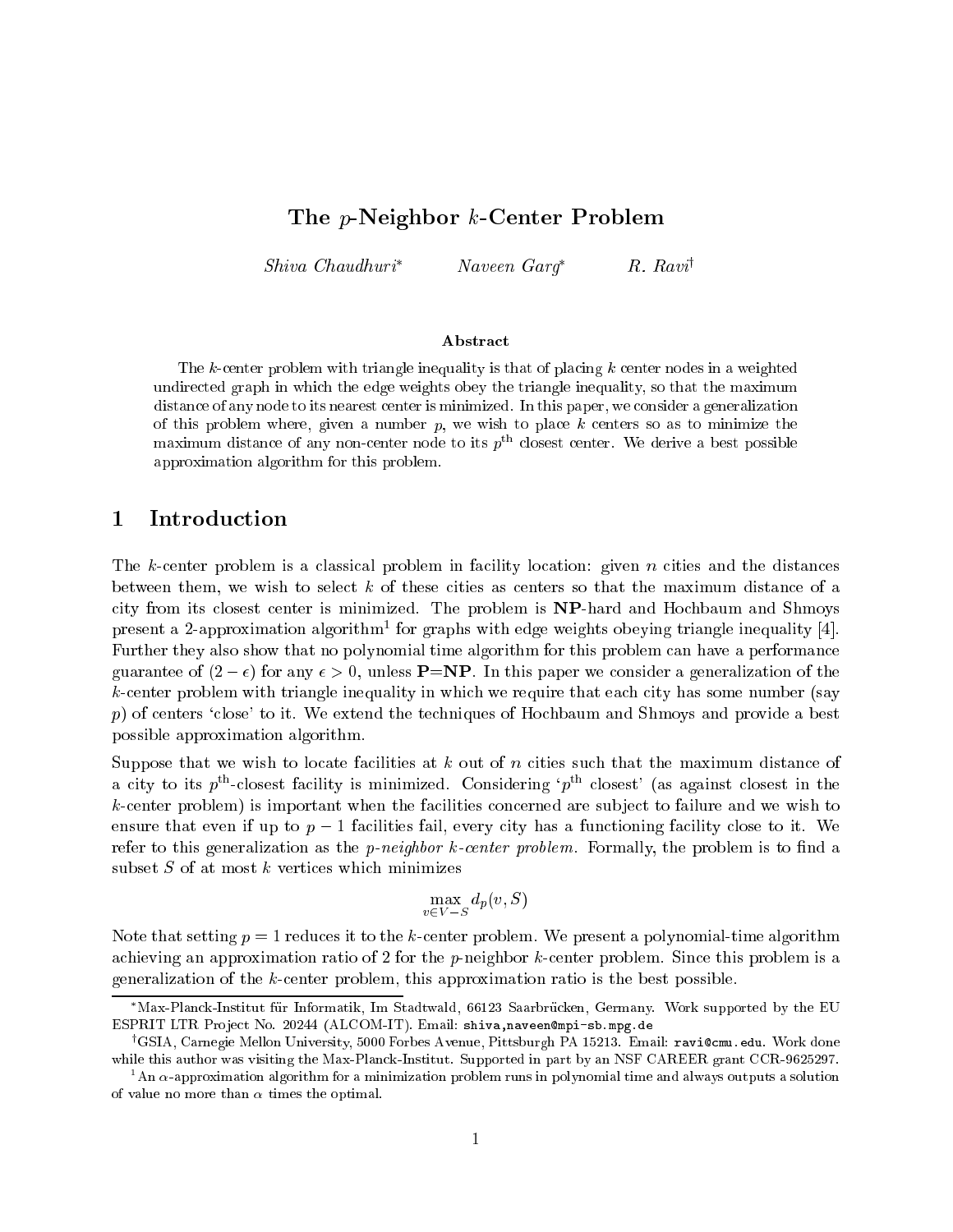## 1.1 Related work

Location problems including several versions of the k-center problem are surveyed in [3]. Kariv and Hakimi [6] describe exact solution methods for the k-center problem.

Turning to approximation algorithms, other than the work of Hochbaum and Shmoys mentioned above, Gonzalez [2] as well as Feder and Greene [1] also describe 2-approximation algorithms for the k-center problem. A generalization with vertex weights is addressed by Hochbaum and Shmoys in [5] which also describes a general paradigm for approximating bottleneck problems. In [9], Plesnik considered a generalization of the k-center problem where the distance to the center is multiplied by a vertex priority in the ob jective; He developed a 2-approximation algorithm. The paper by Wang and Cheng [10] also shows the same result.

The p-neighbor k-center problem was considered previously by Krumke [8] where he provided a 4-approximation algorithm. We use ideas from his work for deriving a lower bound for this problem but provide a different algorithm to achieve an approximation ratio of 2. Our techniques are graphtheoretic; we relate the size of a certain type of dominating set in a graph to the size of a certain type of independent sets. Khuller, Pless and Sussmann [7] have also considered this problem (among other variants) and provided an approximation with the same performance ratio of two using an entirely different approach.

#### 2The Basic Paradigm

The problem mentioned in the introduction falls into a general class of problems known in the literature as *bottleneck problems*. Roughly speaking a bottleneck problem is one in which we are trying to optimize a bottleneck, i.e. minimizing the maximum or maximizing the minimum value of some quantity. Thus for the  $k$ -center problem we wish to find from among all dominating sets of size  $k$ , the one in which the longest covering edge (we always use a shortest edge from a node to a neighbor in the dominating set as the covering edge for the node) is the shortest.

Hochbaum and Shmoys [5] developed a general paradigm for approximating NP-hard bottleneck problems; we illustrate this paradigm with the k-center problem. Let  $w_1, w_2, w_3, ...$  be the edge weights in increasing order and let  $G_i$  be the subgraph induced by edges of weight at most  $w_i$ . First observe that the optimum value for the  $k$ -center problem is equal to one of the edge weights; in particular it is the minimum edge weight  $w_i$  such that  $G_i$  has a dominating set of size at most k. While it is easy to generate the subgraphs  $G_1, G_2, G_3, \ldots$ , the problem of checking if these subgraphs have a dominating set of size at most k is  $NP$ -complete. However, suppose that in the subgraph  $G_i$  we can find an independent set I of size more than k such that no vertex in  $G_i$  is adjacent to two vertices of I. Then any dominating set in  $G_i$  has a unique vertex dominating each vertex of I and therefore cannot be of size <sup>k</sup> or less.

Given a graph  $G = (V, E)$  the  $x \mod p$  power of G, denoted by  $G_x = (V, E_y)$  is a graph with the same vertex set as  $G$  and an edge between two vertices if they are connected by a path of at most  $x$  edges in G. Then I is an independent set of vertices in G<sub>7</sub>. Thus to argue that  $G_i$  has no dominating set of size at most k, it suffices to find an independent set in  $G_i^2$  of size larger than k. What if the largest independent set we can find in  $G_{\bar{i}}^-$  is of size no more than  $\kappa$  : While we cannot say anything for sure about the size of a dominating set in  $G_i,$  we claim that  $G_i^-$  has a dominating set of size at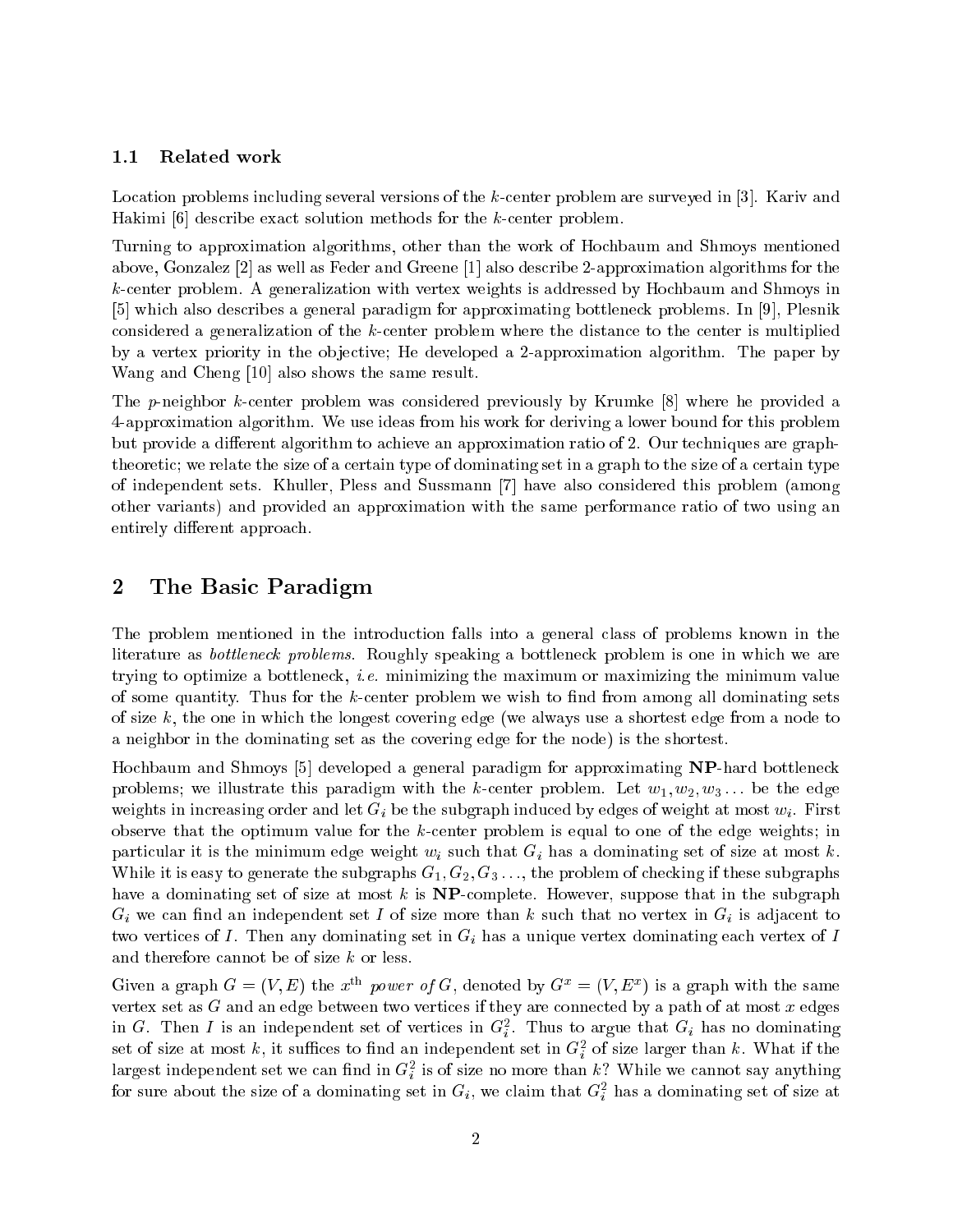most  $k$ .

To prove this claim we only need to assume that the independent set in  $G_i^*$  that we find (say 1) is maximal, *i.e.* the addition of any other vertex to I yields a set which is not independent. But this implies that every vertex not in I has a neighbor in I which means that I is a dominating set in G2 .

Let  $G_j$  be the first subgraph in the sequence  $G_1, G_2, G_3, \ldots$  such that the maximal independent set found in  $G_{\bar{j}}$  is of size no more than  $\kappa$ . Since  $G_{\bar{j}-1}$  has an independent set of size larger than  $\kappa,$ every dominating set in  $G_{j-1}$  is of size more than k and hence the optimum value is at least  $w_j$ . Further,  $G_j$  has a dominating set (the maximal independent set found) of size at most  $\kappa$ . Since the edge weights satisfy triangle inequality, the longest edge in  $G_i^z$  has weight at most  $zw_j$ . Thus we have a  $k$ -center in which the distance of any vertex to its closest center is at most twice the optimum.

Summarizing, we have the following two key ingredients in this 2-approximation for the k-center problem.

- 1. If  $G^2$  has an independent set of size more than  $\kappa$ ,  $G$  has no dominating set of size  $\kappa$  or less.
- 2. A maximal independent set is also a dominating set.

The first observation is useful in establishing a lower bound on the optimum value while the second gives a solution of value at most twice the lower bound.

#### 3The *p*-neighbor *k*-center problem

We first generalize the notion of independent and dominating sets following Krumke  $[8]$  and sketch his proof of a lower bound relating these sets. However, to obtain the upper bound we describe a different algorithm motivated by proving a stronger graph-theoretic lemma about these sets.

**Definition 3.1** A set of vertices  $S \subseteq V$  is p-dominating if every vertex not in the set has at least p neighbors in it, i.e.  $\forall v \in V - S : \text{deg}_S(v) \geq p$ . Thus, a 1-dominating set is the same as a dominating set.

**Definition 3.2** A set of vertices  $S \subseteq V$  is p-independent if every vertex in the set has at most  $p-1$  neighbors in it, i.e.  $\forall v \in S : \text{deg}_S(v) \leq p-1$ . Thus, a 1-independent set is the same as an independent set.

The following lemmas relate the size of a p-dominating set in a graph  $G$  to the size of a p-independent set in  $G$  and  $G^-.$  These can be viewed as extending the relationship between dominating sets and maximal independent sets. The first lemma appears in  $[8]$  as Proposition 5. We sketch the proof here for completeness.

**Lemma 3.1** [8] If G has a p-aominating set of size  $\kappa$  then no p-independent set in G<sup>-</sup> has size more than k.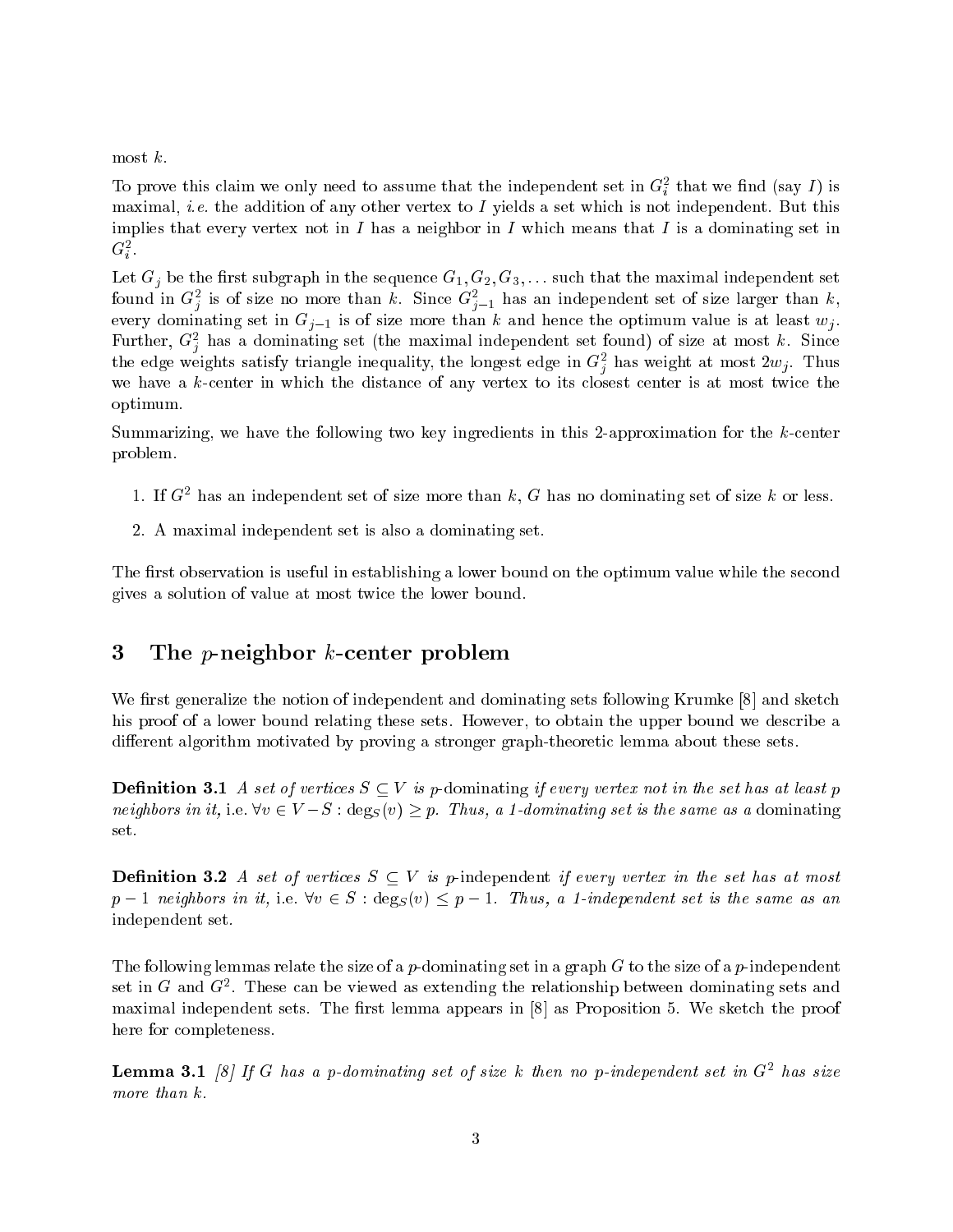Proof: Let  $D$  be a  $p$ -dominating set in G  $\{|D| = \kappa\}$  and I a  $p$ -independent set in G<sup>2</sup> and let  $v$ be a vertex in  $I - D$ . Let  $S_1$  be the vertices in D that are neighbors of v and  $S_2$  the vertices in  $V - D$  that are neighbors of the vertices in  $S_1$ . Further, let  $S = S_1 \cup S_2$ . Since each vertex in S is a neighbor of  $v$  in  $G^*$ , the set I contains at most  $p$  vertices from  $S$ . The set  $D$  on the other hand contains at least p vertices from S (the subset  $S_1$ ). In fact,  $D-S$  is a p-dominating set in the residual graph  $G[V - S]$  and  $I - S$  is a  $p$ -independent set in the graph  $G^{\ast}[V - S]$ . Continuing in this manner we will eventually reach a situation when there is no vertex in the residual graph that belongs to the  $p$ -independent set but not to the  $p$ -dominating set. Since at each step the number of vertices deleted from I was at most the number deleted from D, we have that  $|I| \leq |D| = k$ .

while Krumke showed that a maximal  $p$ -independent set in G is  $p$ -dominating in G<sup>-</sup>, we show below that there is a p-independent set in G that is also a p-dominating set in G (rather than G<sup>-</sup>). This reduces the performance ratio of the resulting algorithm from 4 to 2.

**Lemma 3.2** Given a graph  $G = (V, E)$  and  $1 \leq p \leq n$ , there exists a p-independent set  $S \subseteq V$ that is also p-dominating.

Proof: Let S be a p-independent set that is not p-dominating. In particular let  $v \in V - S$  be such that deg<sub>S</sub> $(v) = q \leq p$ . Let U be the neighbors of v in S that have exactly  $p-1$  neighbors in S and let  $G[U]$  be the subgraph induced by U in G. Let I be a maximal independent set (and hence also a dominating set) in G[U]. Therefore the set  $S - I \cup \{v\}$  is also p-independent.

The idea of the proof then is to define a potential function for a  $p$ -independent set in such a way that the above swap causes the new p-independent set  $S - I \cup \{v\}$  to have strictly more potential than the original set S. This would then imply that the  $p$ -independent set with maximum potential must also be p-dominating.

With this motivation, define the *potential* of a p-independent set, S, as  $\psi(S) = p \cdot |S| - |E(G[S])|$ . where  $E(G[S])$  denotes the edge set of the subgraph induced by S in G. Since

$$
|S| - |S - I \cup \{v\}| = |I| - 1
$$
  

$$
|E(G[S])| - |E(G[S - I \cup \{v\}])| = (p - 1)|I| - (q - |I|)
$$

we have

$$
\psi(S) - \psi(S - I \cup \{v\}) = q - p < 0
$$

As mentioned earlier, given any  $p$ -independent set that is not  $p$ -dominating we can obtain another  $p$ -independent set that has strictly larger potential. Therefore the  $p$ -independent set with maximum potential is also  $p$ -dominating.  $\blacksquare$ 

The proof of the above lemma also yields a polynomial time procedure for computing a  $p$ -independent set that is also p-dominating. We start with some p-independent set and if this is not p-dominating we find a vertex that has less than  $p$  neighbors in the set. Then as in the proof we delete and add vertices to the set to obtain another p-independent set with strictly larger potential. Since the potential of a p-independent set is at least zero and at most  $p|V|$ , we will obtain a p-independent set that is also *p*-dominating in at most  $p|V|$  steps.

Let  $G_i$  be the first subgraph in the sequence  $G_1, G_2, G_3, \ldots$  for which the p-independent set found in  $G_i^-$  by using the above procedure is of cardinality at most  $\kappa$ . By triangle inequality it follows